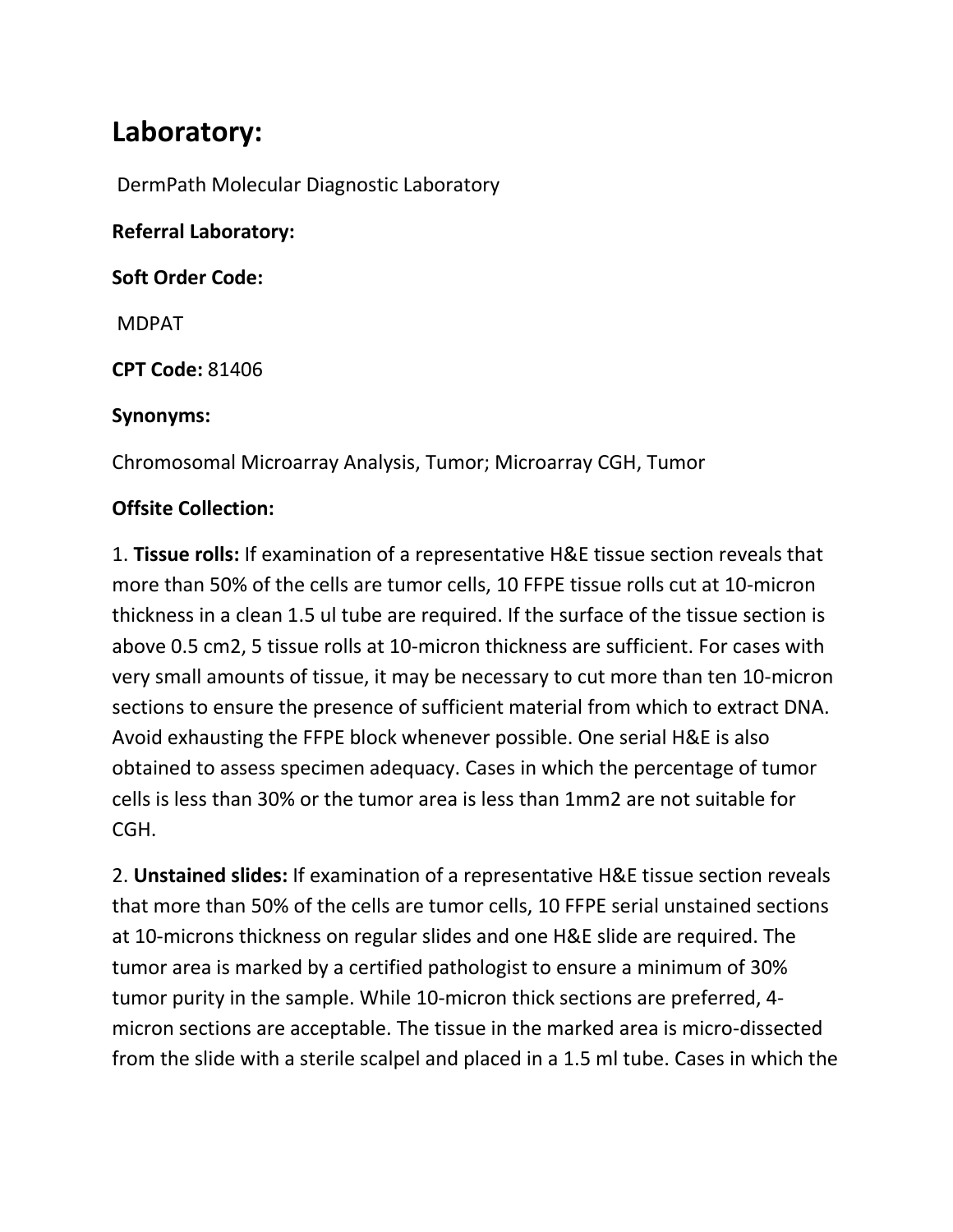percentage of tumor cells is less than 30% in the area to be micro-dissected or the tumor area is less than 1mm2 are not suitable for CGH.

3. **DNA yield:** Samples with total DNA yield and concentration above 80ng and 12ng/ul, respectively, are acceptable. Samples with total DNA yield less than 80ng and concentration less than 12ng/ul will be rejected due to the minimum DNA sample input and volume requirements of CGH. For those samples with total DNA yield below 80ng but with concentration less than 12ng/ul, a concentration step is included in the protocol.

# **Onsite Collection (UMHS Hospitals Only):**

1. **Tissue rolls:** If examination of a representative H&E tissue section reveals that more than 50% of the cells are tumor cells, 10 FFPE tissue rolls cut at 10-micron thickness in a clean 1.5 ul tube are required. If the surface of the tissue section is above 0.5 cm2, 5 tissue rolls at 10-micron thickness are sufficient. For cases with very small amounts of tissue, it may be necessary to cut more than ten 10-micron sections to ensure the presence of sufficient material from which to extract DNA. Avoid exhausting the FFPE block whenever possible. One serial H&E is also obtained to assess specimen adequacy. Cases in which the percentage of tumor cells is less than 30% or the tumor area is less than 1mm2 are not suitable for CGH.

# 2. **Unstained slides:** If examination of a representative H&E tissue section reveals

that more than 50% of the cells are tumor cells, 10 FFPE serial unstained sections at 10-microns thickness on regular slides and one H&E slide are required. The tumor area is marked by a certified pathologist to ensure a minimum of 30% tumor purity in the sample. While 10-micron thick sections are preferred, 4 micron sections are acceptable. The tissue in the marked area is micro-dissected from the slide with a sterile scalpel and placed in a 1.5 ml tube. Cases in which the percentage of tumor cells is less than 30% in the area to be micro-dissected or the tumor area is less than 1mm2 are not suitable for CGH.

3. **DNA yield:** Samples with total DNA yield and concentration above 80ng and 12ng/ul, respectively, are acceptable. Samples with total DNA yield less than 80ng and concentration less than 12ng/ul will be rejected due to the minimum DNA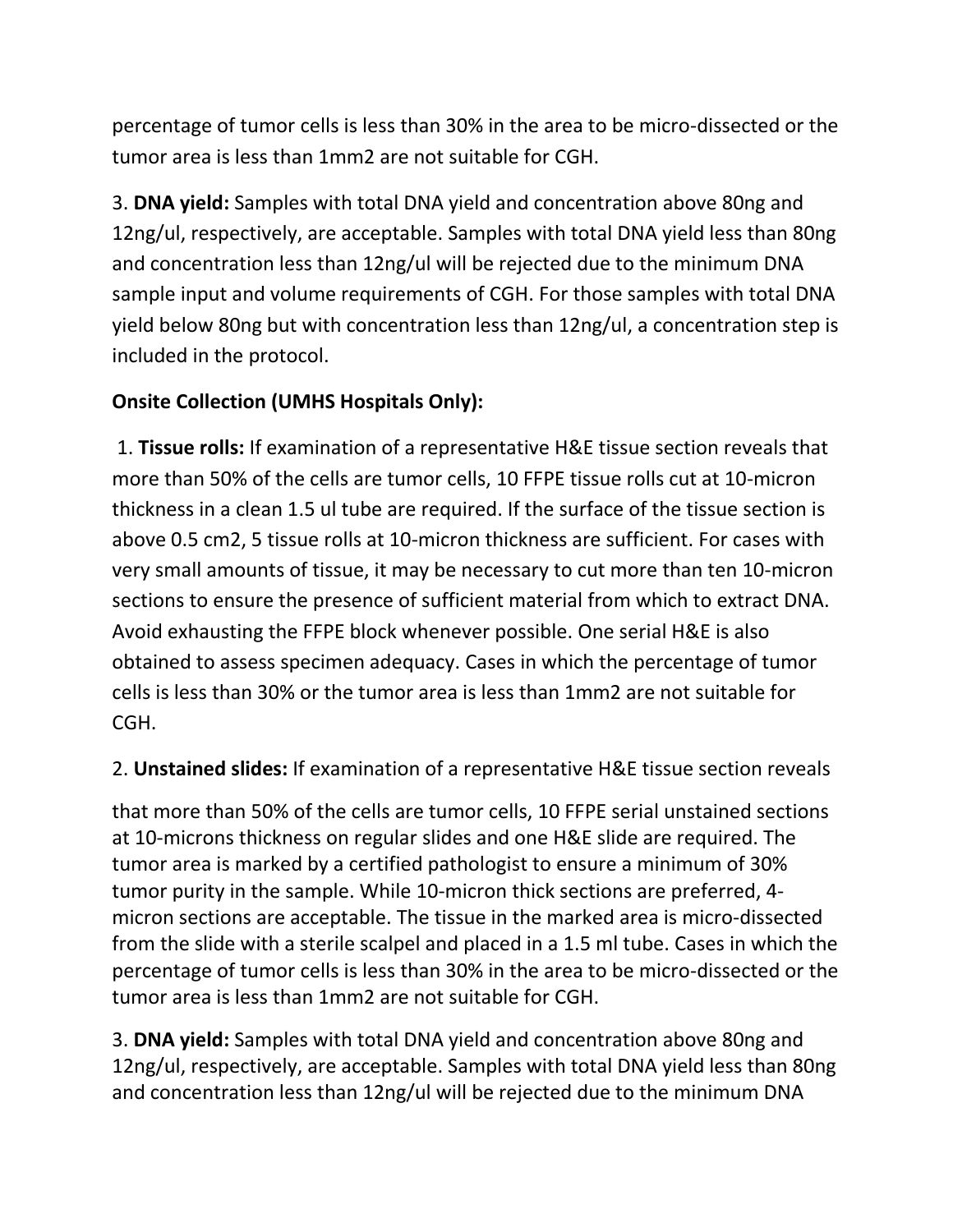sample input and volume requirements of CGH. For those samples with total DNA yield below 80ng but with concentration less than 12ng/ul, a concentration step is included in the protocol.

### **Days Set Up:**

Monday – Friday , 8:30am - 5:30pm

#### **Analytic Time:**

3 weeks

#### **Test Methodology:**

SNP microarray analysis is performed using the Affymetrix OncoScan (TM) FFPE Assay Kit for the sole purpose of identifying DNA copy number gains and losses and regions of loss of heterozygosity. The assay utilizes Molecular Inversion Probe (MIP) technology, which is optimized for highly degraded FFPE samples (probe interrogation site of just 40 base pairs). For copy numbers the assay has a resolution of 50-100 kb copy in selected 900 cancer genes and of 300 kb outside of the cancer genes. The detection threshold for mosaicism is variable, depending on the size of the segment. CNV cited in the Database of Genomic Variants are not reported. Gains and losses that include a known clinically significant cancer gene, or are greater than 3Mb outside clinical oncology significant regions, and loss of heterozygosity greater than 10Mb are reported. The analysis is based on the GRCh37 assembly.

#### **Reference Range:**

\*Reference ranges may change over time. Please refer to the original patient report when evaluating results.

Interpretive report provided.

#### **Test Usage:**

This microarray assay detects DNA copy number gains (including amplification) and losses as well as regions of copy neutral loss of heterozygosity (CN-LOH) by SNP analysis. This assay is particularly useful for detecting malignant conditions in FFPE tissues which usually generate degraded DNA and low DNA yield. At least 30% malignant cells must be present in the sample submitted for Chromosomal Microarray Analysis for Tumor assay.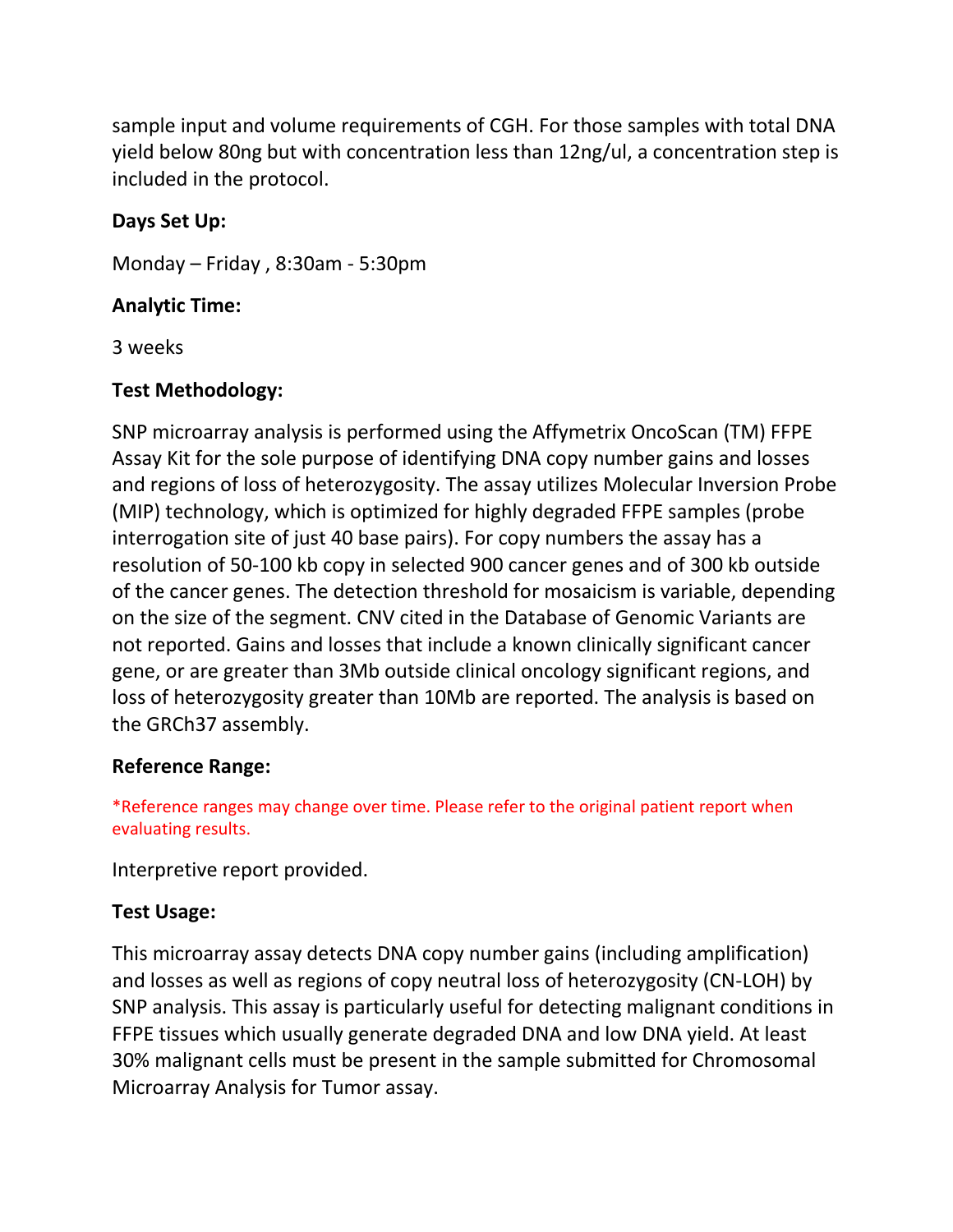## **Contraindications:**

Chromosomal Microarray Analysis for Tumor assay should not be ordered for follow-up studies to determine remission status or presence of minimal residual disease.

#### **Test Limitations:**

Although SNP Array is a powerful diagnostic tool for the evaluation of chromosomal copy number changes, this assay will not detect balanced chromosomal aberrations, imbalance of regions not represented on the microarray. Although copy number changes present at 20% of cells can generally be detected using a SNP array, the quality of solid tumor specimens is very variable. Therefore, this test requires 30% or greater tumor burden in the specimen. Interpretation of the results can be complicated by the detection of mosaic changes that due to mixture of tumor cells with normal cells, which will decrease the copy number aberration density. In some cases, results may suggest that the patient may benefit from referral to a clinical geneticist for further evaluation and counseling.

#### **Additional Information:**

Concurrent chromosome analysis should be sent for all the samples requesting Chromosomal Microarray Analysis for Tumor.

**CPT Code:**  81406 **Inpatient Fee Code:** EA002 **Outpatient Fee Code:**  EA002 **MLabs Fee Code:**  EA002